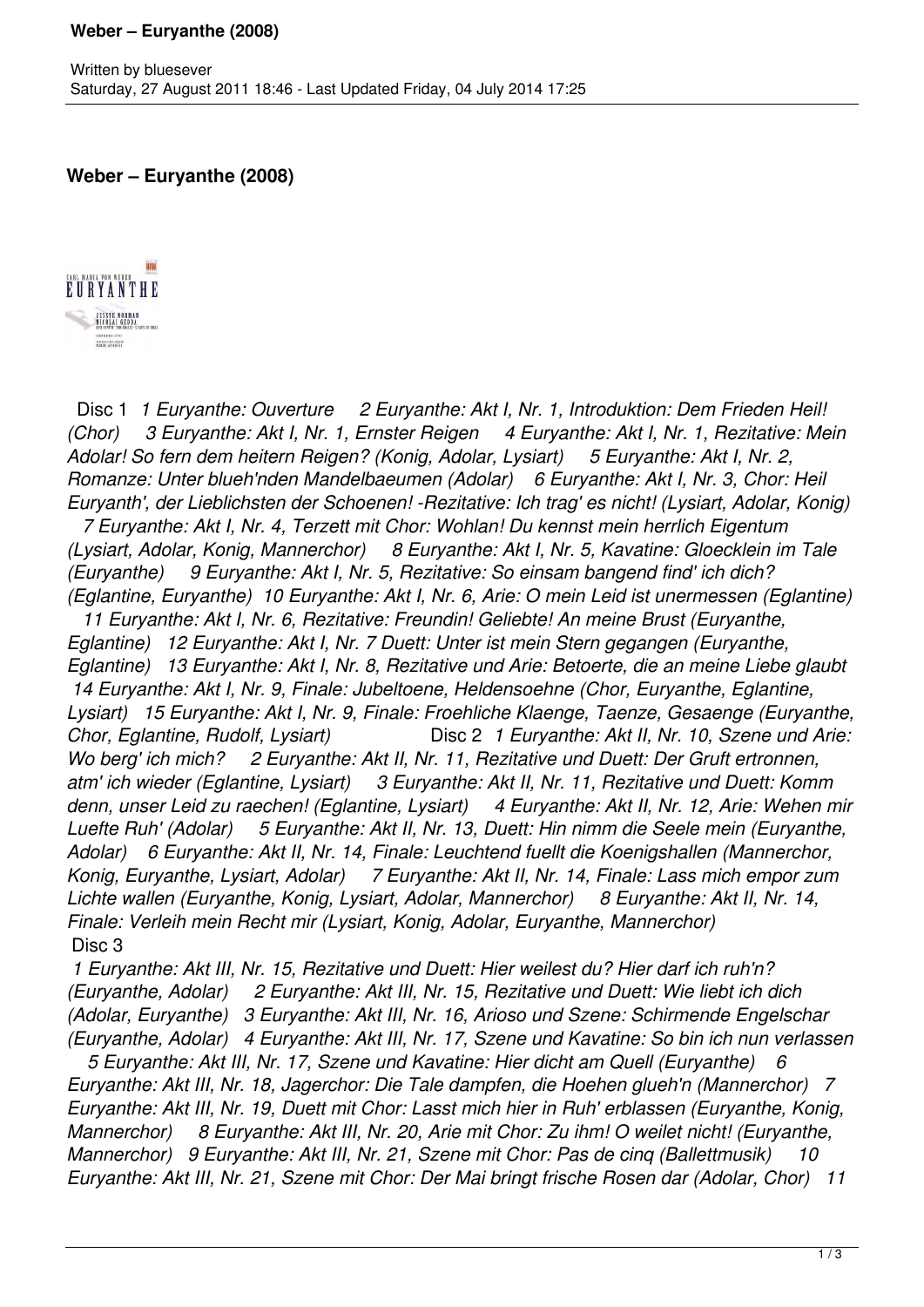## **Weber – Euryanthe (2008)**

*Euryanthe: Akt III, Nr. 22, Solo mit Chor: Vernichte Kuehn das Werk der Tuecke (Adolar, Chor) 12 Euryanthe: Akt III, Nr. 23, Hochzeitsmarsch, Szene und Chor: Das Frevlerpaar! Weh diesem Bunde! (Adolar, Eglantine, Lysiart, Chor) 13 Euryanthe: Akt III, Nr. 24 Duett mit Chor: Trotze nicht! Vermessener! (Lysiart, Adolar, Chor) 14 Euryanthe: Akt III, Nr. 25, Finale: Lasst ruh'n das Schwert! (Konig, Adolar, Eglantine, Lysiart, Euryanthe, Chor) 15 Euryanthe: Akt III, Nr. 25, Duett mit Chor: Hin nimm die Seele mein (Euryanthe, Adolar, Chor)* 

 Renate Krahmer (Soprano) - Bertha Tom Krause (Baritone) - Lysiart Harald Neukirch (Tenor) - Rudolf Jessye Norman (Soprano) - Euryanthe Siegfried Vogel (Bass) – Konig Ludwig VI Rita Hunter (Soprano) - Eglantine Nicolai Gedda (Tenor) - Adolar Dresden Staatskapelle, Leipzig Radio Chorus Marek Janowski – conductor

This is the only Read more Euryanthe , and—on balance—it is a fine one. This is at least its sixth issue in America, and chasing down old Fanfare s has been a revelation. In 10:3 (January 1987), David Johnson wrote a six-page review that is one of the most fascinating pieces I've read in any magazine; I'll get to it later. The occasion was a three-LP EMI digitally remastered issue of a 1975 four-LP Angel set. Johnson found the sound somewhat improved; In 14:2, I thought the first CD issue "makes a much stronger impression" than did the LPs, with each act now complete on one disc. Berlin Classics issued it in 1994, reviewed by James Camner in 18:4. None of us agree about the singing: Johnson found Norman's voice "big and beautiful" but all wrong for the innocent ingénue that is Euryanthe. I found her "triumphant as a fresh, radiant Euryanthe" (I still do), Camner has her "overparted: she cannot manage the climactic notes." We all agreed that Gedda, late in his career, was not a success; Camner wondered what Wunderlich might have done with a part so tailor-made for his voice and abilities. Our biggest disagreements came with the lesser roles: Johnson and I approved, with some reservations. Camner: "The rest of the cast bark their music like dogs in a kennel—a caricature of bad German singing." Orchestra and Chorus are excellent. Only two things need be reported about the current issue: compared to the first EMI CDs, its sound is improved yet again; everything is noticeably clearer and cleaner. Second, the libretto here is in German only; EMI includes a side-by-side English translation.

There are live-performance alternatives: a 1950s outing with a very young Joan Sutherland is wonderful, the whole performance fresh and sparkling. But it omits Euryanthe's biggest aria, and the sound quality is rotten, rotten, rotten. A modern live performance, on the Dynamic label, features a no-name cast that does a fine job. A DVD version of the same performance is colorful and enjoyable, although the villains look, sing, and act better than the heroes; Eglantine and Lysiart's duet of evil is the highlight.

So what about this opera? It is musically glorious from first note to last, with never a dull